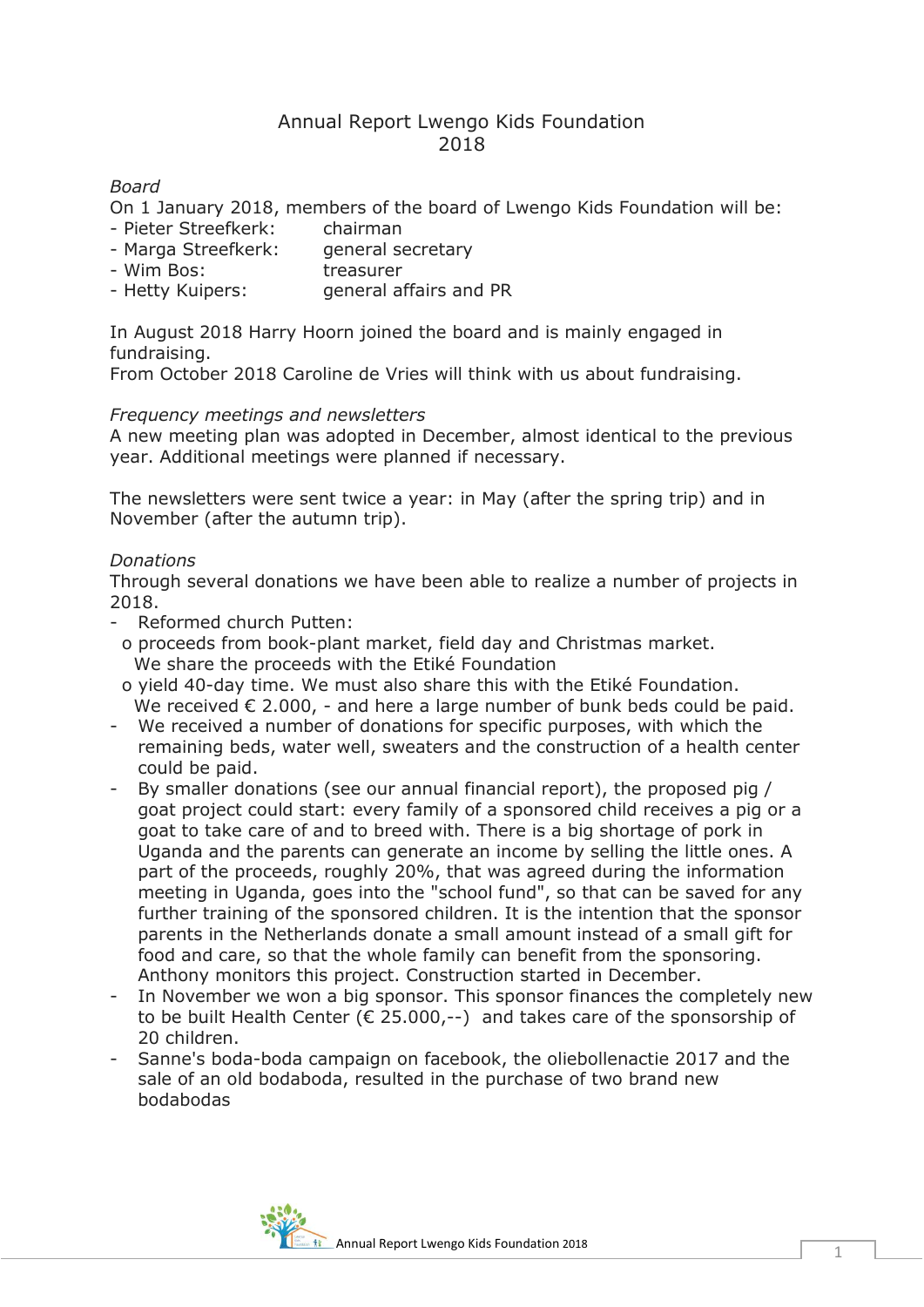# *New Year's reception*

At the New Year's reception that we organized (January 2018) together with the Stichting Etiké, we met about 45 interested parties and sponsors. It was a good meeting at Schovenhorst, where we had nice talks with sponsors and interested parties. To be repeated. We retained a number of new sponsors.

#### *Contact Anthony*

The contact with Anthony went well this year. All kinds of things can be quickly arranged by mail and app. Occasionally an answer takes a little longer, due to a power outage, for example, so that no internet traffic is possible.

The aim is and remains: if something is wrong with one of the children or their parents/caretakers, we want to hear this quickly, we will, if necessary, consult the sponsor and look for the best solution for the child. Then fast communication is often essential.

# *Activities*

- After a presentation in the Reformed church in Putten, a number of young people are eager to go to Uganda. This will be further elaborated. A few young people are reporting and in January 2019 an information afternoon will be held for young people and their parents. We intend to travel to Uganda with a number of young people in October 2019 (autumn holiday).
- We gave information at various events / markets in Putten and surroundings. It did not usually generate sponsors, but we did generate a larger name recognition.
- In the autumn there was a large article in the Puttens Nieuwsblad  $(=$  local magazine). Around the summer, we were allowed to fill 2 pages in Driesteden Business (=management magazine).
- In April we went to Uganda and visited a large number of children. Great that we are back again. We could solve small problems and again with Anthony to discuss a few things.
- We are busy to give all schoolchildren from Lwerudeso ( $\pm$  520) a new school sweater of a stronger fabric. We prefer to use fleece, but that is not possible in Uganda. In the end we chosen for another solid dark blue fabric. The sweaters are sewn by women from the slums in Kampala by our contact and girlfriend Lisette there. We assume that all children will have a new sweater with the logo of Lwerudeso and Lwengo Kids Foundation at the beginning of the new school year of 2019. Sweater costs: € 6.50 each.
- In July we got from Anthony Joseph in sponsoring, an albino boy. Difficult to communicate that way about the mail to the prospective sponsor, so one of the board members started a conversation and explained to the sponsor what was going on. The sponsor agreed with the sponsorship. We initially took care of sunglasses, caps and clothing with long sleeves to protect the eyes and skin.
- In September/October we went to Uganda with Tamara, Irene and Peter (friends of Tamara). We had a nice trip. The children received a small gift from the grab bag (purchased from Balluca.nl) and our first two sponsored boys passed Primary 7 and went on to Secondary School. They got a silver four-leaf clover and we congratulated them. We will of course continue to follow them, because they just stay in our sponsor project.